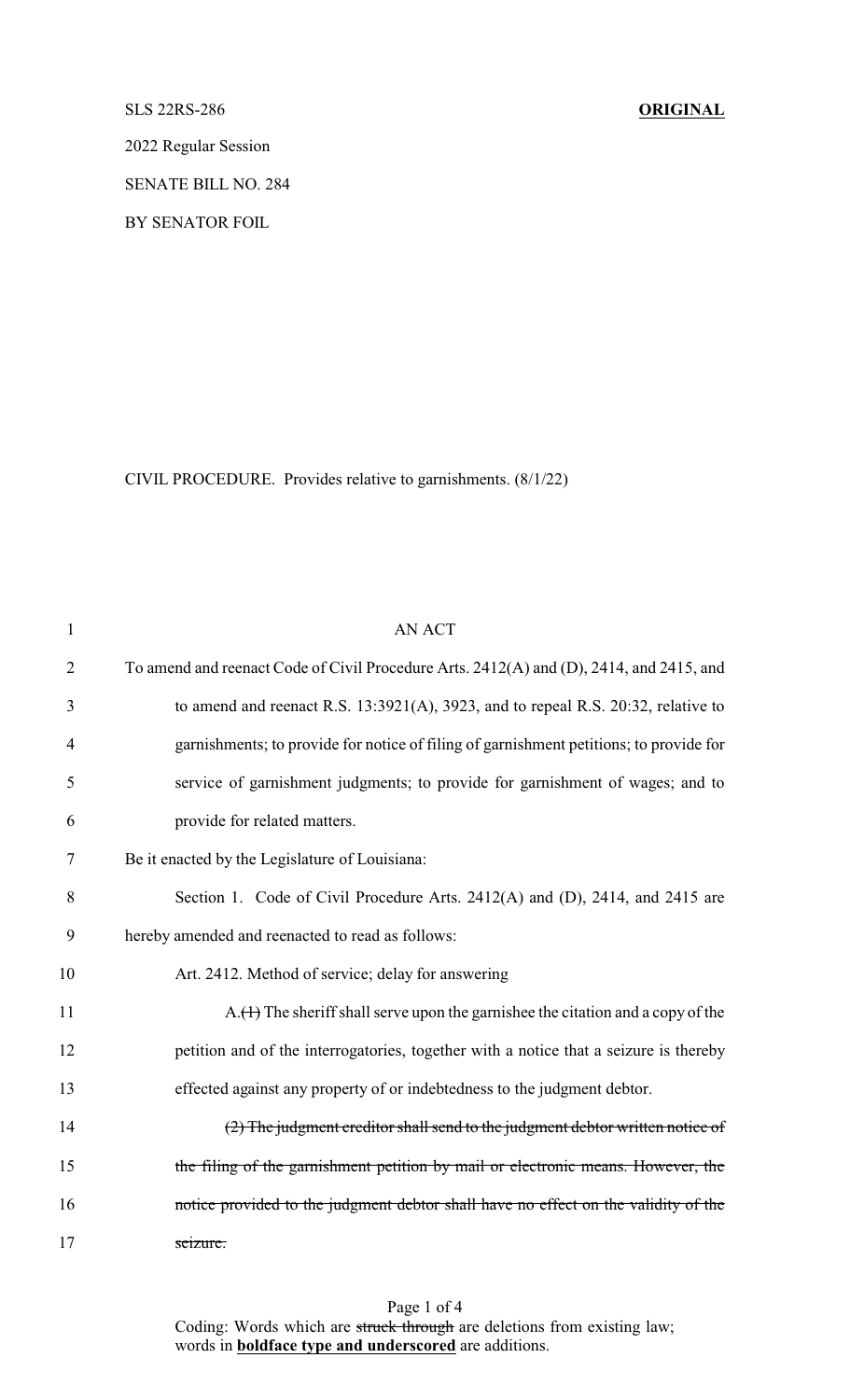| 1              | *<br>*<br>*                                                                             |
|----------------|-----------------------------------------------------------------------------------------|
| $\overline{2}$ | D. The garnishee shall file his sworn answers to the interrogatories within             |
| 3              | fifteen thirty days from the date of service made pursuant to this Article.             |
| 4              | $\ast$<br>*<br>∗                                                                        |
| 5              | Art. 2414. Notice of answer; traversing                                                 |
| 6              | The clerk shall cause written notice of the filing of the garnishee's answer to         |
| 7              | be served promptly upon the seizing creditor in the manner provided by Article 1314.    |
| 8              | Unless the creditor files a contradictory motion traversing the answer of the           |
| 9              | garnishee within fifteen thirty days after service upon him of the notice of the filing |
| 10             | of the garnishee's answer, any property of the judgment debtor in the possession of     |
| 11             | the garnishee and any indebtedness to the judgment debtor which the garnishee has       |
| 12             | not admitted holding or owing shall be released from seizure. A new seizure may be      |
| 13             | made of such property or indebtedness by filing a supplemental petition and serving     |
| 14             | additional interrogatories.                                                             |
| 15             | Art. 2415. Delivery of property or payment of indebtedness to sheriff                   |
| 16             | When the garnishee admits in his answer, or when on trial of a contradictory            |
| 17             | motion under Article 2413 or Article 2414 it is found that he has in his possession     |
| 18             | property belonging to the judgment debtor or is indebted to him, the court shall order  |
| 19             | the garnishee to deliver the property immediately to the sheriff or to pay him the      |
| 20             | indebtedness when due. Delivery or payment to the sheriff discharges the garnishee's    |
| 21             | obligation to the judgment debtor to the extent of the delivery or payment.             |
| 22             | This article does not apply to garnishment of wages, salaries, tips or                  |
| 23             | commissions.                                                                            |
| 24             | Section 2. R.S. 13:3921(A) and 3923 are hereby amended and reenacted to read as         |
| 25             | follows:                                                                                |
| 26             | §3921. Judgment fixing portion subject to seizure, payment to creditor and              |
| 27             | processing fee                                                                          |
| 28             | A. In every case in which the wage, or salary, tips, or other income of a               |
| 29             | laborer, wage earner, artisan, mechanic, engineer, fireman, carpenter, bricklayer,      |

Page 2 of 4 Coding: Words which are struck through are deletions from existing law; words in **boldface type and underscored** are additions.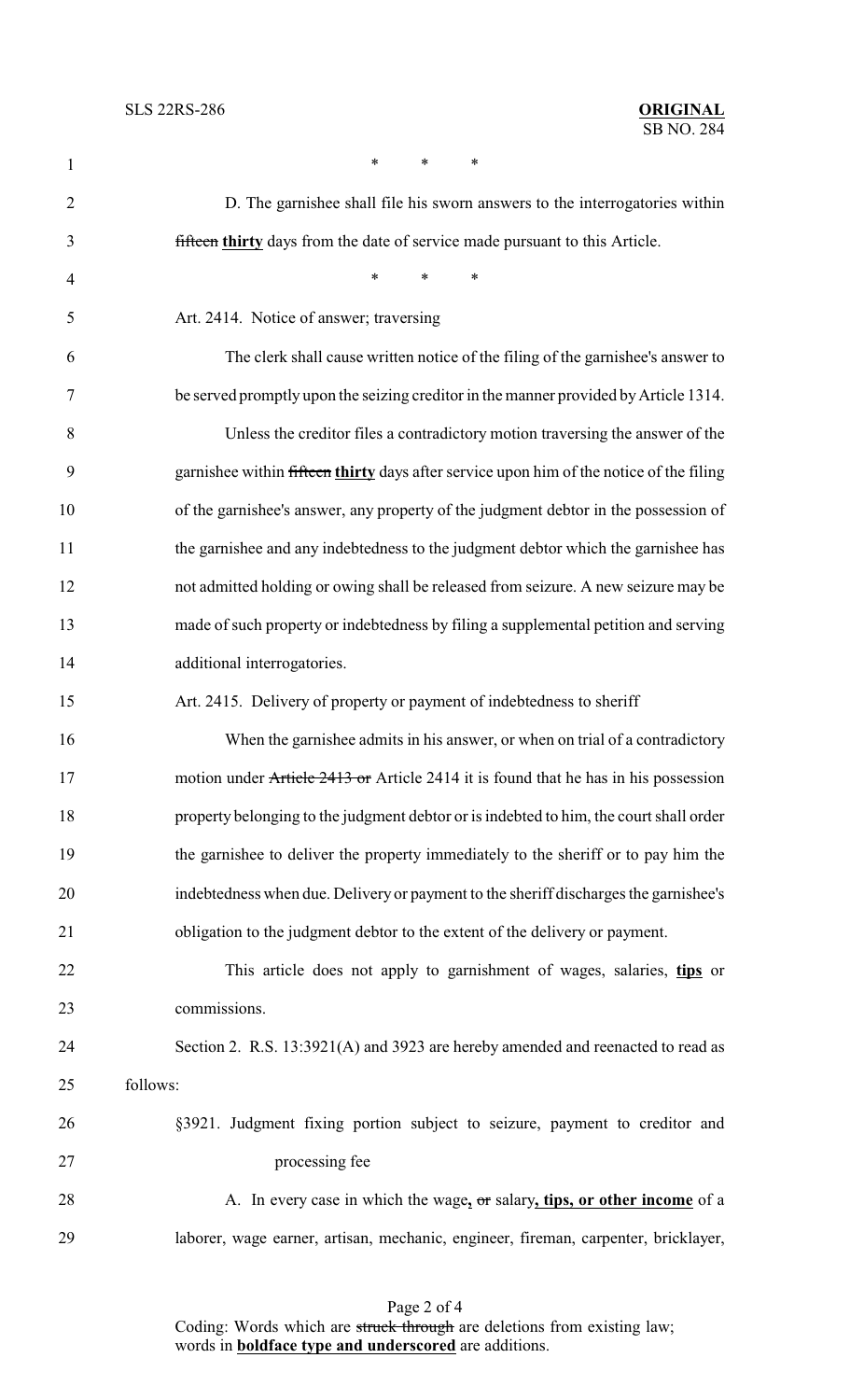| $\mathbf{1}$   | secretary, bookkeeper, clerk, employee on a commission basis, or employee of any        |
|----------------|-----------------------------------------------------------------------------------------|
| $\overline{2}$ | nature and kind whatever, whether skilled or unskilled, or contractor of any nature     |
| 3              | or kind whatsoever, shall be garnished either under attachment or fieri facias or as    |
| $\overline{4}$ | otherwise provided by law, a judgment shall be rendered by the court of competent       |
| 5              | jurisdiction in which the garnishment proceedings may be pending fixing the portion     |
| 6              | of such wage, salary, commission, or other compensation as may be exempt, as            |
| 7              | provided by law, and providing for the payment to the sheriff, marshal, or constable    |
| 8              | for processing prior to payment to the seizing creditor of whatever sum for which       |
| 9              | judgment may be obtained, out of the portion of such compensation which is not          |
| 10             | exempt.                                                                                 |
| 11             | $*$ $*$<br>$\ast$<br>$\ast$                                                             |
| 12             | §3923. One writ and one set of interrogatories sufficient, statement of sums due to     |
| 13             | be furnished to garnishee; installment payments; reopening case;                        |
| 14             | retention of jurisdiction; cessation of seizure by garnishment upon                     |
| 15             | termination of employment                                                               |
| 16             | $\Delta$ . It shall not be necessary that more than one writ of garnishment or one set  |
| 17             | of interrogatories be served in such cases, but the court shall render judgment for the |
| 18             | monthly, semimonthly, weekly, or daily payments to be made to the seizing creditor      |
| 19             | according to the manner best suited to the circumstances, until the indebtedness is     |
| 20             | paid. The garnisher shall serve upon the garnishee the citation, the petition, the      |
| 21             | garnishment interrogatories, the notice of seizure, and a statement of sums due under   |
| 22             | the garnishment, such statement to include, but not be limited to, the principal,       |
| 23             | interest, court costs incurred to date, and attorney's fee due under the judgment. The  |

 court, in its discretion, may reopen the case upon the motion of any party concerned for evidence affecting the proper continuance of such **the garnishment** judgment, and the court shall retain jurisdiction to amend or set aside its **garnishment** judgment at any time in its discretion; however, all effects of the seizure by garnishment shall cease upon the termination of employment of the debtor with the garnishee, unless the debtor is reinstated or reemployed within one hundred eighty

Page 3 of 4 Coding: Words which are struck through are deletions from existing law; words in **boldface type and underscored** are additions.